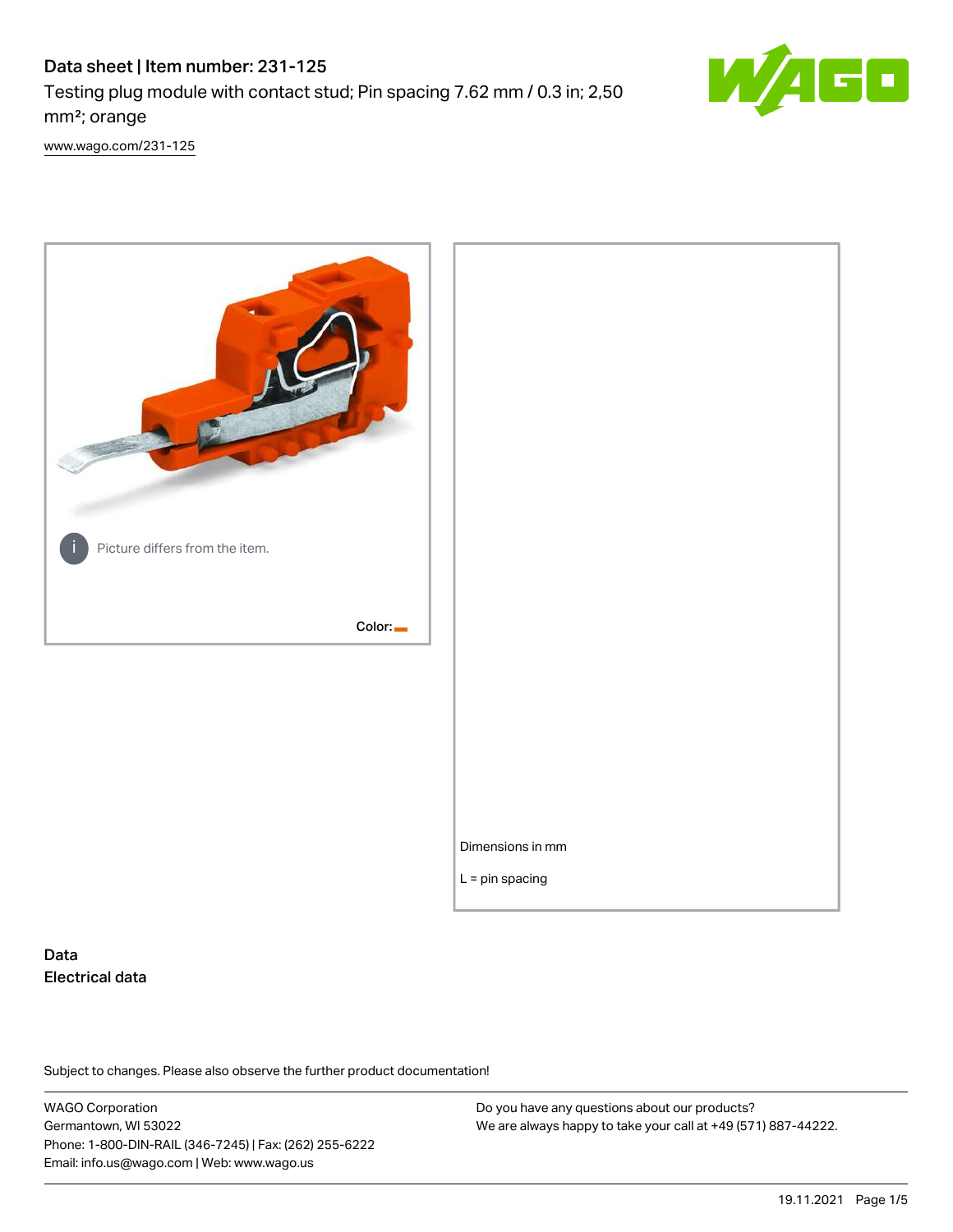

#### IEC Approvals

| Ratings per                 | IEC/EN 60664-1                                                       |
|-----------------------------|----------------------------------------------------------------------|
| Rated voltage (III/2)       | 250 V                                                                |
| Rated surge voltage (III/2) | 2.5 kV                                                               |
| Rated current               | 0.5A                                                                 |
| Legend (ratings)            | (III / 2) $\triangleq$ Overvoltage category III / Pollution degree 2 |

### Connection data

| Total number of connection points |  |
|-----------------------------------|--|
| Total number of potentials        |  |
| Number of connection types        |  |

### Connection 1

| Connection technology   | CAGE CLAMP                             |
|-------------------------|----------------------------------------|
| Solid conductor         | $0.082.5$ mm <sup>2</sup> / 28  12 AWG |
| Fine-stranded conductor | $0.082.5$ mm <sup>2</sup> / 28  12 AWG |
| Strip length            | $1213$ mm $/$ 0.47 $$ 0.51 inch        |

# Physical data

| Pin spacing | 7.62 mm / 0.3 inch    |
|-------------|-----------------------|
| Width       | 7.62 mm / 0.3 inch    |
| Height      | 14.3 mm / 0.563 inch  |
| Depth       | 36.45 mm / 1.435 inch |

### Mechanical data

| Application         | Testing without connected conductor |
|---------------------|-------------------------------------|
| Test contact length | $10 \,\mathrm{mm}$                  |
| Suitable            | for 236 Series                      |

#### Material data

| Color               | orange           |
|---------------------|------------------|
| Material group      |                  |
| Insulation material | Polyamide (PA66) |
|                     |                  |

Subject to changes. Please also observe the further product documentation!

| <b>WAGO Corporation</b>                                | Do you have any questions about our products?                 |  |
|--------------------------------------------------------|---------------------------------------------------------------|--|
| Germantown, WI 53022                                   | We are always happy to take your call at +49 (571) 887-44222. |  |
| Phone: 1-800-DIN-RAIL (346-7245)   Fax: (262) 255-6222 |                                                               |  |
| Email: info.us@wago.com   Web: www.wago.us             |                                                               |  |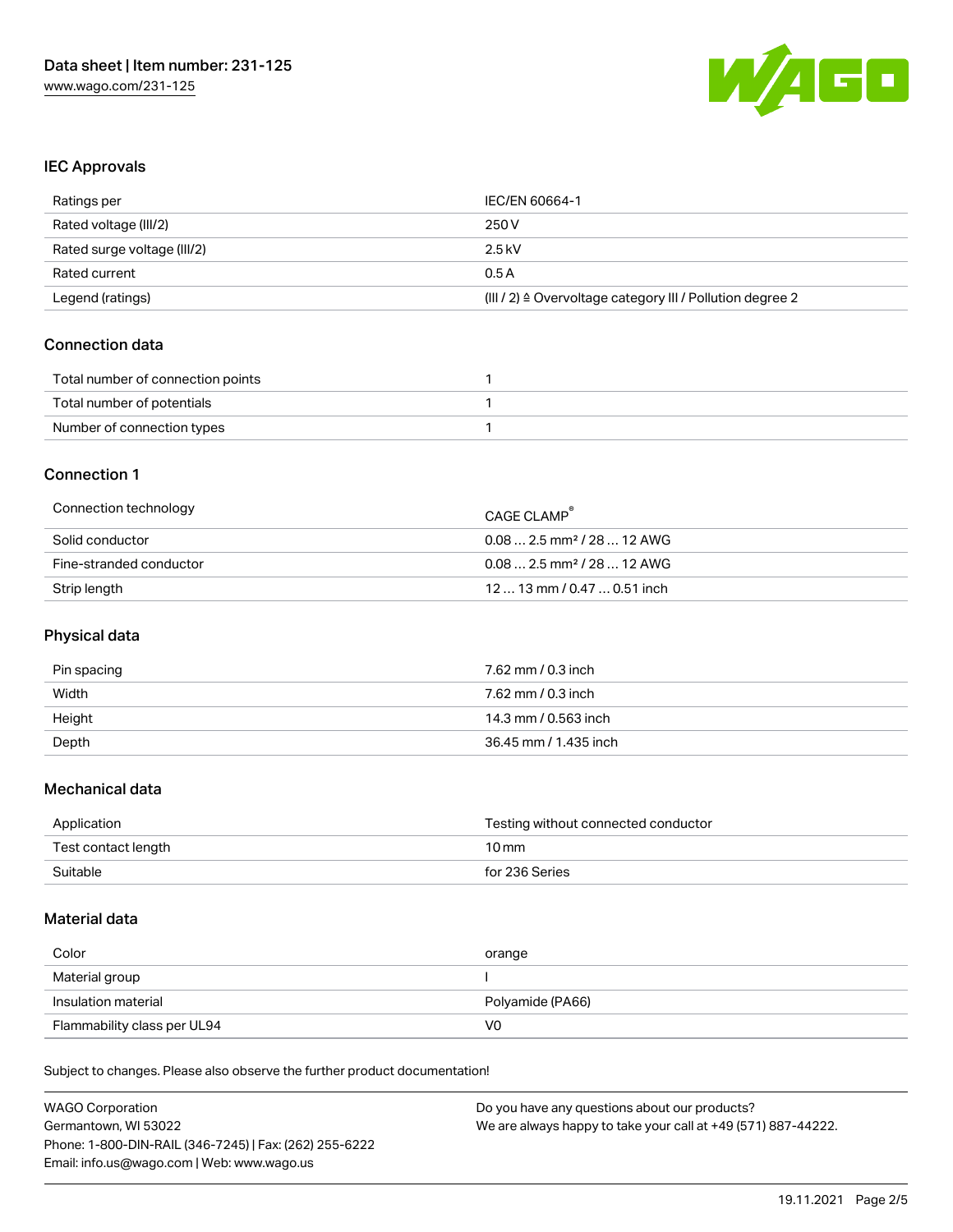# Data sheet | Item number: 231-125

[www.wago.com/231-125](http://www.wago.com/231-125)



| Clamping spring material | Chrome nickel spring steel (CrNi)       |
|--------------------------|-----------------------------------------|
| Contact material         | Electrolytic copper ( $E_{\text{Cu}}$ ) |
| Contact plating          | tin-plated                              |
| Fire load                | 0.035 MJ                                |
| Weight                   | 2.2 <sub>g</sub>                        |

#### Environmental requirements

| Limit temperature range | $-60+105 °C$ |
|-------------------------|--------------|
|-------------------------|--------------|

### Commercial data

| <b>Product Group</b>  | 3 (Multi Conn. System) |
|-----------------------|------------------------|
| PU (SPU)              | 100 Stück              |
| Packaging type        | box                    |
| Country of origin     | <b>DE</b>              |
| <b>GTIN</b>           | 4045454761905          |
| Customs tariff number | 85366990990            |

# Approvals / Certificates

#### Country specific Approvals

| Logo      | Approval                        | <b>Additional Approval Text</b> | Certificate<br>name |
|-----------|---------------------------------|---------------------------------|---------------------|
| <b>RE</b> | CSA<br>DEKRA Certification B.V. | C <sub>22.2</sub>               | 1466354             |

#### Ship Approvals

THE APPROVAL

|        |                 |                          | Certificate |
|--------|-----------------|--------------------------|-------------|
| Logo   | Approval        | Additional Approval Text | name        |
|        | LR              | IEC 61984                | 96/20035    |
| 旧      | Lloyds Register |                          | (E5)        |
| $\sim$ |                 |                          |             |

| <b>Required accessories</b>                                                |                                                               |  |  |  |
|----------------------------------------------------------------------------|---------------------------------------------------------------|--|--|--|
| End plates                                                                 |                                                               |  |  |  |
| End plate                                                                  |                                                               |  |  |  |
| Item no.: 231-300                                                          |                                                               |  |  |  |
| Subject to changes. Please also observe the further product documentation! |                                                               |  |  |  |
| <b>WAGO Corporation</b>                                                    | Do you have any questions about our products?                 |  |  |  |
| Germantown, WI 53022                                                       | We are always happy to take your call at +49 (571) 887-44222. |  |  |  |
| Phone: 1-800-DIN-RAIL (346-7245)   Fax: (262) 255-6222                     |                                                               |  |  |  |
| Email: info.us@wago.com   Web: www.wago.us                                 |                                                               |  |  |  |

19.11.2021 Page 3/5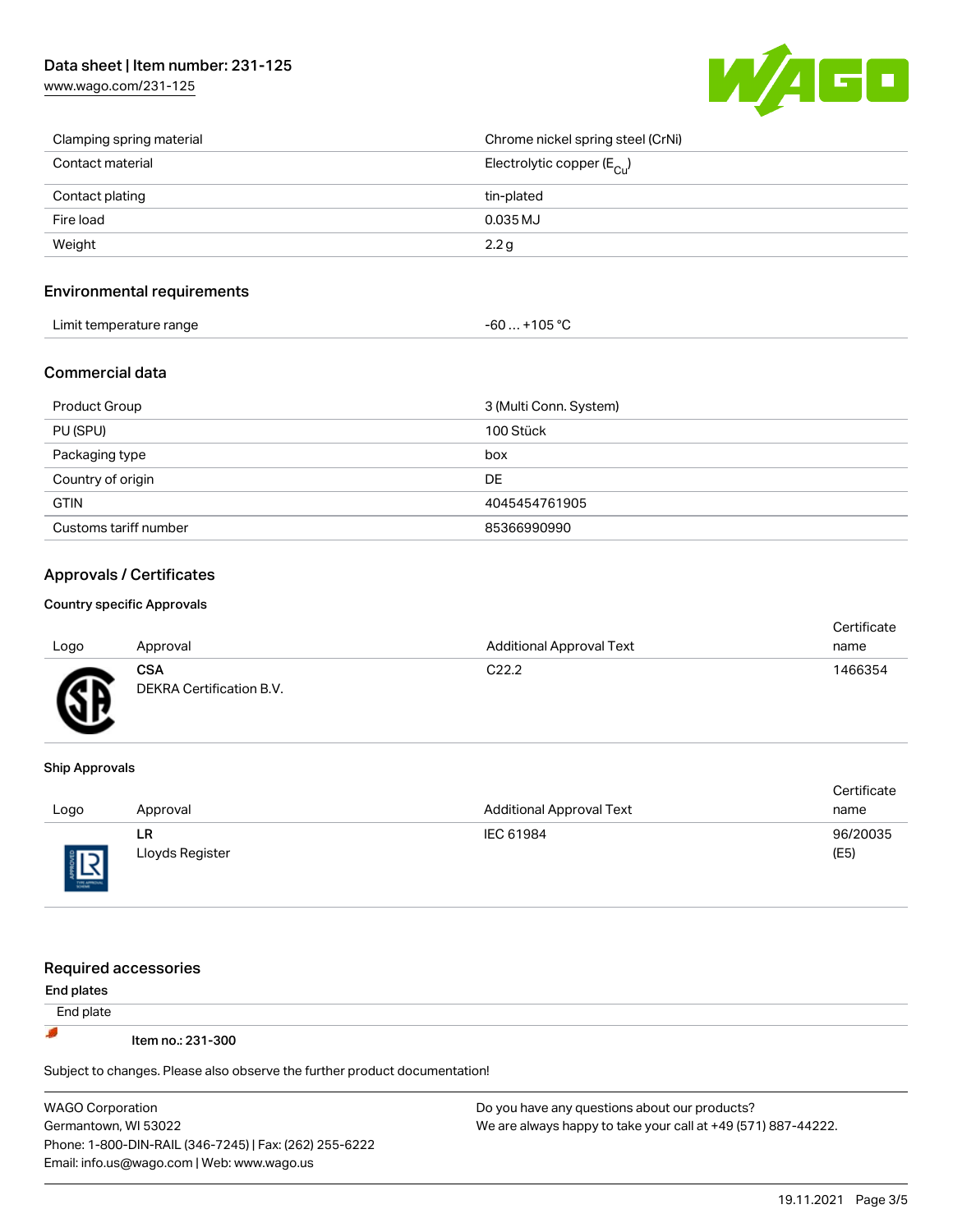End plate; 1.5 mm thick; orange [www.wago.com/231-300](http://www.wago.com/231-300)



#### Optional accessories

#### Tools

| Operating tool                                                                                     |                                                                                                                  |               |                      |  |
|----------------------------------------------------------------------------------------------------|------------------------------------------------------------------------------------------------------------------|---------------|----------------------|--|
|                                                                                                    | Item no.: 210-657<br>Operating tool; Blade: 3.5 x 0.5 mm; with a partially insulated shaft; short; multicoloured |               | www.wago.com/210-657 |  |
|                                                                                                    | Item no.: 210-720<br>Operating tool; Blade: 3.5 x 0.5 mm; with a partially insulated shaft; multicoloured        |               | www.wago.com/210-720 |  |
| <b>Downloads</b>                                                                                   | Documentation                                                                                                    |               |                      |  |
|                                                                                                    | <b>Additional Information</b>                                                                                    |               |                      |  |
|                                                                                                    | Technical explanations<br>2019 Apr 3                                                                             | pdf<br>2.0 MB | Download             |  |
|                                                                                                    |                                                                                                                  |               |                      |  |
| <b>Environmental Product Compliance</b>                                                            |                                                                                                                  |               |                      |  |
|                                                                                                    | <b>Compliance Search</b>                                                                                         |               |                      |  |
|                                                                                                    | Environmental Product Compliance 231-125                                                                         | <b>URL</b>    | Download             |  |
| Testing plug module with contact stud; Pin spacing 7.62 mm / 0.3 in; 2,50 mm <sup>2</sup> ; orange |                                                                                                                  |               |                      |  |

#### Installation Notes

#### Installation



Inserting a test plug module into the operating slot.

Subject to changes. Please also observe the further product documentation!

WAGO Corporation Germantown, WI 53022 Phone: 1-800-DIN-RAIL (346-7245) | Fax: (262) 255-6222 Email: info.us@wago.com | Web: www.wago.us

Do you have any questions about our products? We are always happy to take your call at +49 (571) 887-44222.